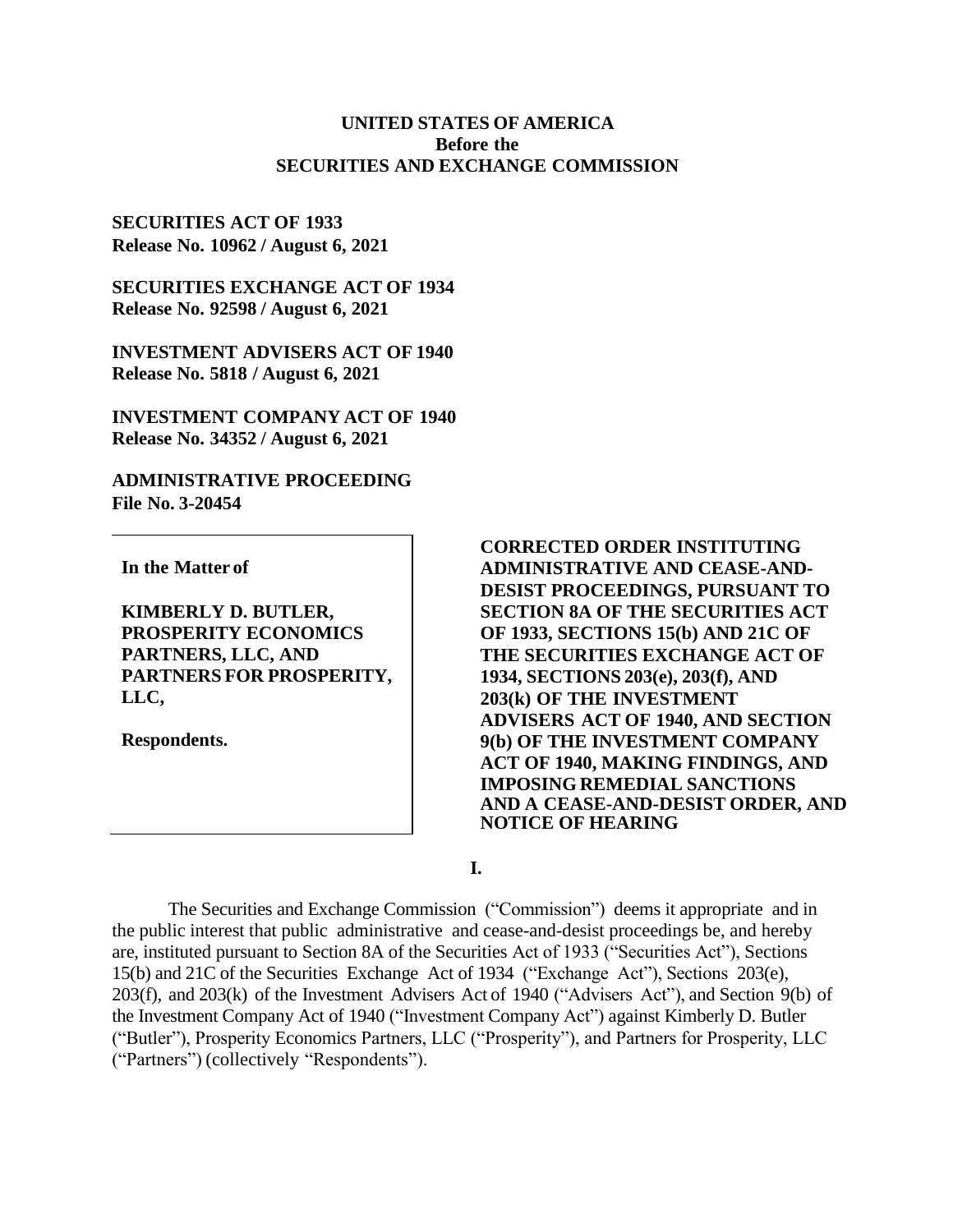In anticipation of the institution of these proceedings, Respondents have submitted an Offer of Settlement (the "Offer") which the Commission has determined to accept. Solely for the purpose of these proceedings and any other proceedings brought by or on behalf of the Commission, or to which the Commission is a party, and without admitting or denying the findings herein, except as to the Commission's jurisdiction over Respondents and the subject matter of these proceedings, which are admitted, and except as provided herein in Section VI., Respondent consents to the entry of this Order Instituting Administrative and Cease-and-Desist Proceedings, Pursuant to Section 8A of the Securities Act of 1933, Sections 15(b) and 21C of the Securities Exchange Act of 1934, Sections 203(e), 203(f), and 203(k) of the Investment Advisers Act of 1940, and Section 9(b) of the Investment Company Act of 1940, Making Findings and Imposing Remedial Sanctions and a Cease-and-Desist Order ("Order"), as set forth below.

#### **III.**

On the basis of this Order and Respondent's Offer, the Commission finds<sup>1</sup> that:

#### **Summary**

1. From May 2015 through December 2020, Butler solicited investors to purchase securities issued by Woodbridge Mortgage Investment Fund 4, LLC ("Woodbridge") and four other private companies, identified herein as Company A, Company B, Company C, and Company D. Butler solicited investors through two entities she controlled, Prosperity and Partners. The five issuers paid Butler compensation including commissions based on a percentage of the purchase price that investors she solicited paid to acquire the securities. Butler's combined compensation from these issuers totaled at least\$2,872,643.40. Throughout the solicitation period, Prosperity was an investment adviser registered with the Commission. Butler and her two entities acted as unregistered brokers in these transactions.

2. Butler made untrue and misleading statements when offering the investments. She failed to disclose that the investments she offered were limited to companies that had agreed to compensate her based on a percentage of the price the investors paid to purchase the securities. Failing to disclose this compensation made her statements about the investments misleading because a reasonable investor would consider her compensation as bearing on her objectivity and motivation for offering the securities. As to investors who were Prosperity clients, the compensation Butler stood to receive constituted a conflict of interest, which she did not disclose to them. While recommending investments in feeder funds that invested exclusively in Company A private funds, Butler disseminated private-placement memoranda describing her experience selling life-settlement investments but failing to disclose that she was subject to a 2016 Washington ceaseand-desist order alleging fraud in life-settlement sales in the state.

<sup>&</sup>lt;sup>1</sup> The findings herein are made pursuant to Respondents' Offer of Settlement and are not binding on any other person or entity in this or any other proceeding.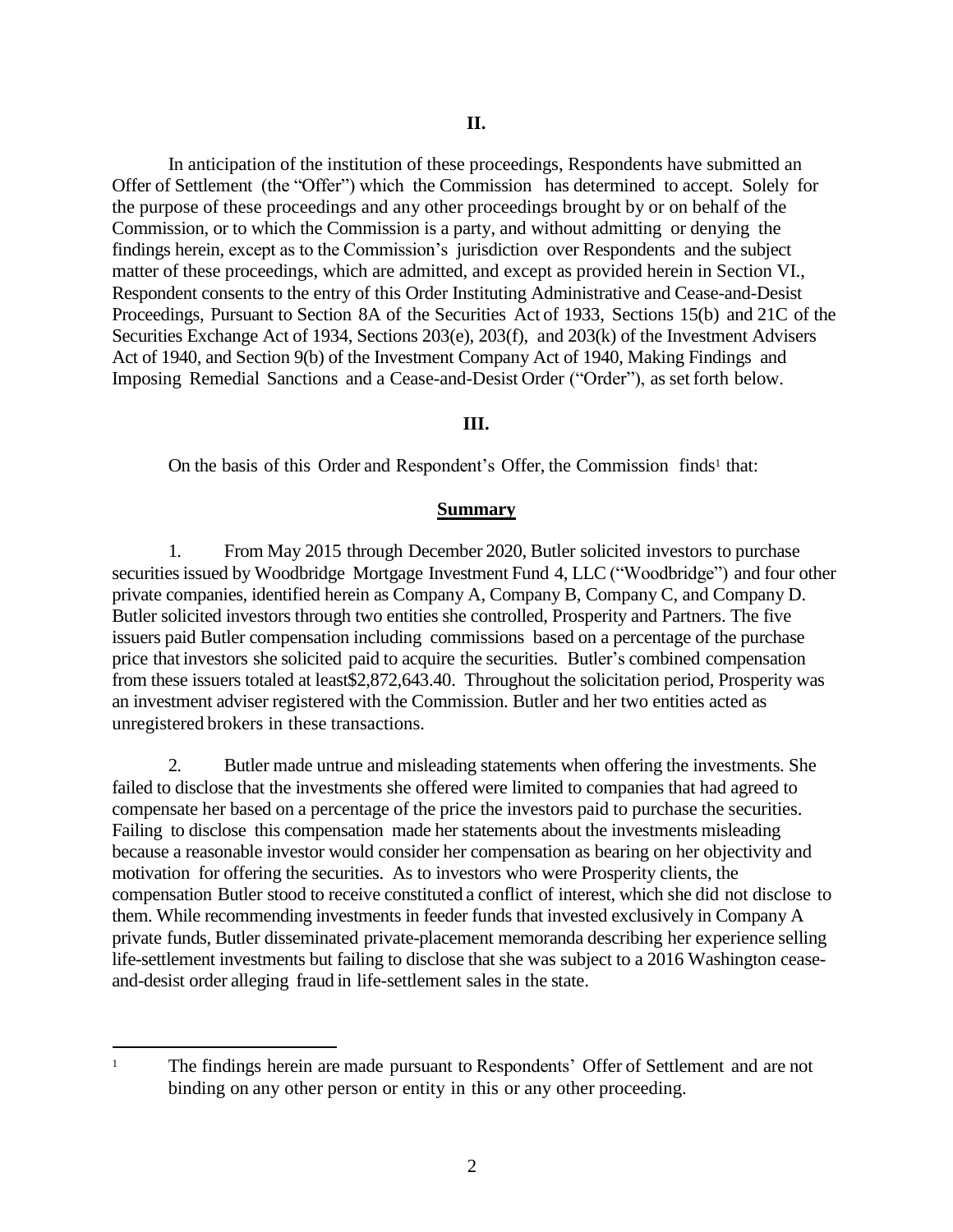3. As a result of the conduct above, Butler, Prosperity, and Partners violated Securities Act Sections 5 and 17(a), Exchange Act Sections 10(b) and 15(a), and Rule 10b-5 thereunder, and Butler and Prosperity violated Advisers Act Sections 206(1) and 206(2).

# **Respondents**

4. **Prosperity** is a Texas limited-liability company formed in June 2014 and based in Mount Enterprise, Texas. In February 2021, Prosperity withdrew from registration as an adviser with the Commission and registered as an investment adviser in Illinois. In June 2021, it withdrew its registration from Illinois and is no longer a registered adviser. From December 2008 to August 2019, Butler owned more than 50% of Prosperity, controlled it as one of its two principals, holding titles President andChief Compliance Officer, and made investment recommendations to its clients. In August 2019, Butler resigned her positions at Prosperity and relinquished her ownership in it.

5. **Partners** is a Texas limited-liability company based in Mount Enterprise,Texas, formed by Butler in 2018. Butler has owned and controlled Partners since its inception. She supervises Partners' staff, which consists of three administrative employees

6. **Butler**, 54 years old, is a resident of Mount Enterprise, Texas.

# **Other Relevant Entities**

7. Woodbridge is a Delaware limited liability company based in Sherman Oaks, California. In December 2017, the Commission filed a civil action in federal court against Woodbridge and its affiliates, alleging that they defrauded thousands of investors in a \$1.2 billion Ponzi scheme. Based on evidence the Commission filed in the case, the court issued an order in December 2017 freezing the assets of Woodbridge and its affiliates. In August 2019, Woodbridge's owner, Robert H. Shapiro, pleaded guilty to fraud charges in federal court in a parallel criminal case and was sentenced to 25 years in prison.

8. Companies A, B, C, and D are separate, unaffiliated private entities formed in Texas, Nevada, and Arizona.

# **Background**

9. From May 2015 through December 2020, Butler, through Prosperity and Partners, solicited advisory clients and other investors to purchase securities issued in unregistered transactions by five private companies—Woodbridge and Companies A, B, C, and D . For an annual fee, Prosperity provided investment advice to individual clients. Butler espoused an investment philosophy she formulated, which focused on "alternative investments." She had agreements with the five companies, whose securities she described as "safe" alternatives to investing in stocks and bonds. Butler attracted investors by promoting her investment methods and investment opportunities in books, podcasts, and online videos.

10. Butler, a licensed insurance agent, recruited and trained other insurance agents to adopt her investment philosophy. She held an annual conference called the "Summit for Prosperity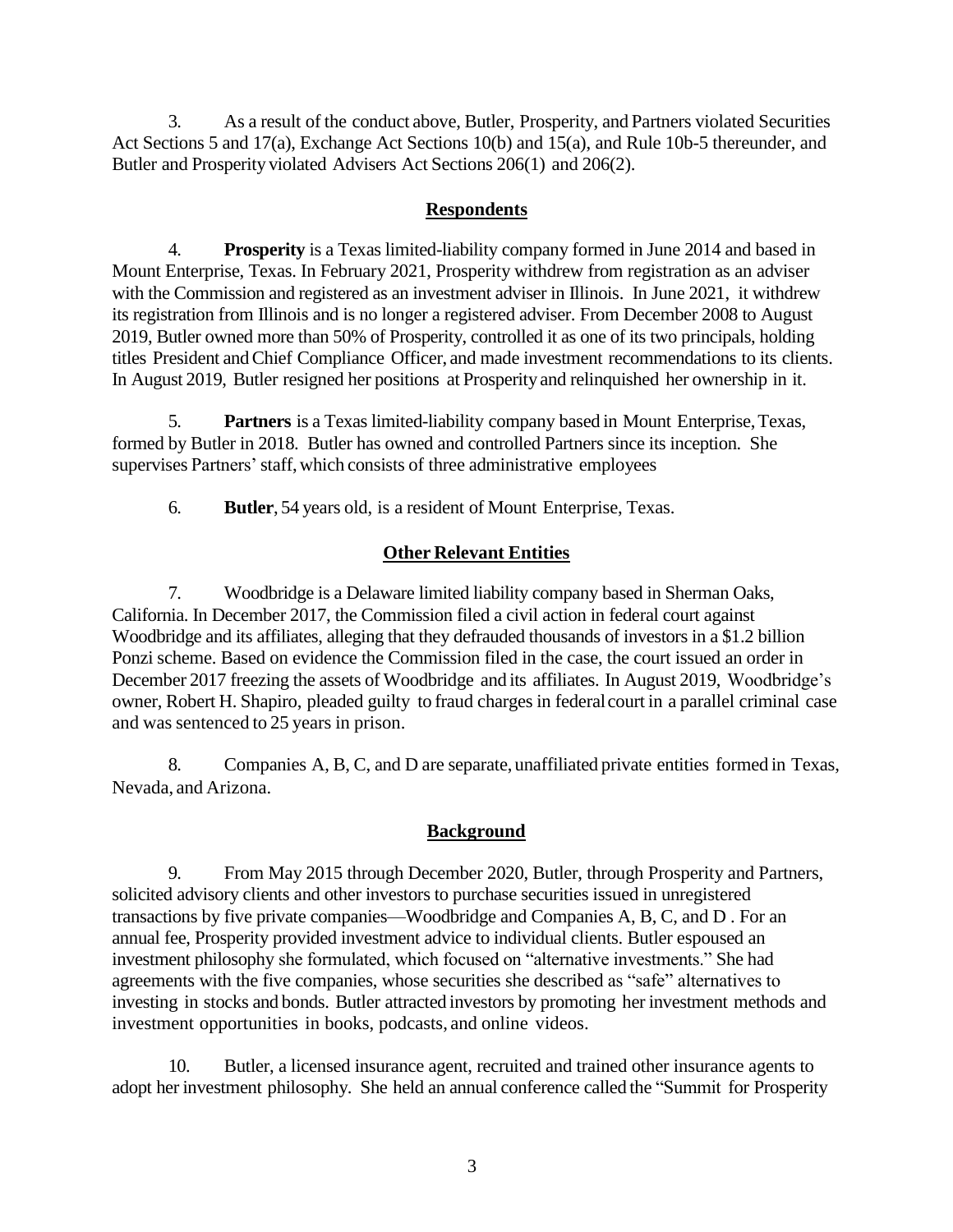Economics Advisors," attended by life-insurance agents from around the country at her invitation. At the conference, she promoted her investment methods and, by networking during and after the conference, she convinced several agents to solicit investors to purchase the five companies' securities under her direction.

11. To recommend the investments, she communicated with investors in person, by phone, and in email. Butler described the terms of the investments she offered and purported to tailor her investment recommendations to each investor'sstated investment goals. The alternative investments she sold, however, were limited to companies which had agreed to compensate her based on a percentage of the purchase price her investors paid.

# **Solicitations forWoodbridge**

12. From January 2016 through at least December 2017, Butler solicited investors through Partners to purchase promissory notes issued by Woodbridge. By agreement, Woodbridge paid Partners a commission based on a percentage of the price that its investors paid to purchase the securities. The percentage ranged from 2% to 4%, depending on the amount of return Woodbridge promised to the investor. Woodbridge also paid Partners a commission of 1-2% on each sale that Butler's sales agents made. During this period, at least 44 investors solicited by Butler and her sales agents paid Woodbridge at least \$4,652,000 in exchange for promissory notes. At least five of these investors were Prosperity clients. In connection with these investments, Woodbridge made payments to Partners fromJanuary 2016 through January 2018 totaling at least \$251,655.30.

# **Solicitations for Company A**

13. Company A is private company based in Texas that manages investment portfolios whose assets consist of life settlements. To finance life-settlement acquisitions in its portfolios, formed as LLCs, Company A established a series of feeder funds, also formed as LLCs. The feeder funds invested exclusively in Company A's life-settlement portfolios and, in exchange, received LLC membership units issued by the portfolio companies. The feeder funds raised money directly from investors, issuing them LLC membership units in the feeder fundsin exchange for their investments.

14. Under agreements with Company A, Prosperity served as the "Sponsor" of three feeder funds From May 2015 through at least August 2018, and Partners served as the Sponsor of two feeder funds from September 2018 through at least December 2020. As Sponsors, they were responsible for the general management, accounting, and fund-raising activity for the feeder funds. In exchange for managing the feeder funds, Prosperity and Partners were entitled to a "back-end" management fee equal to 2% of all distributions from the portfolio LLCs to the feeder funds. In addition, Company A paid Prosperity and later Partners an amount equal to approximately 10% of each investor contribution that their feeder funds fed into the life-settlement portfolios. Company paid themadditional compensation that ranged from 1% to 2% of investor contributions from sales made by Butler's sales agents. From May 2015 through at least December 2020, Prosperity and Partners and their sales agents combined raised at least \$11,938,188.60 in the feeder funds from at least 95 investors for investments in the Company A portfolios. At least nine of these investors were Prosperity clients. Company A paid Prosperity and Partners combined at least \$1,234,641.67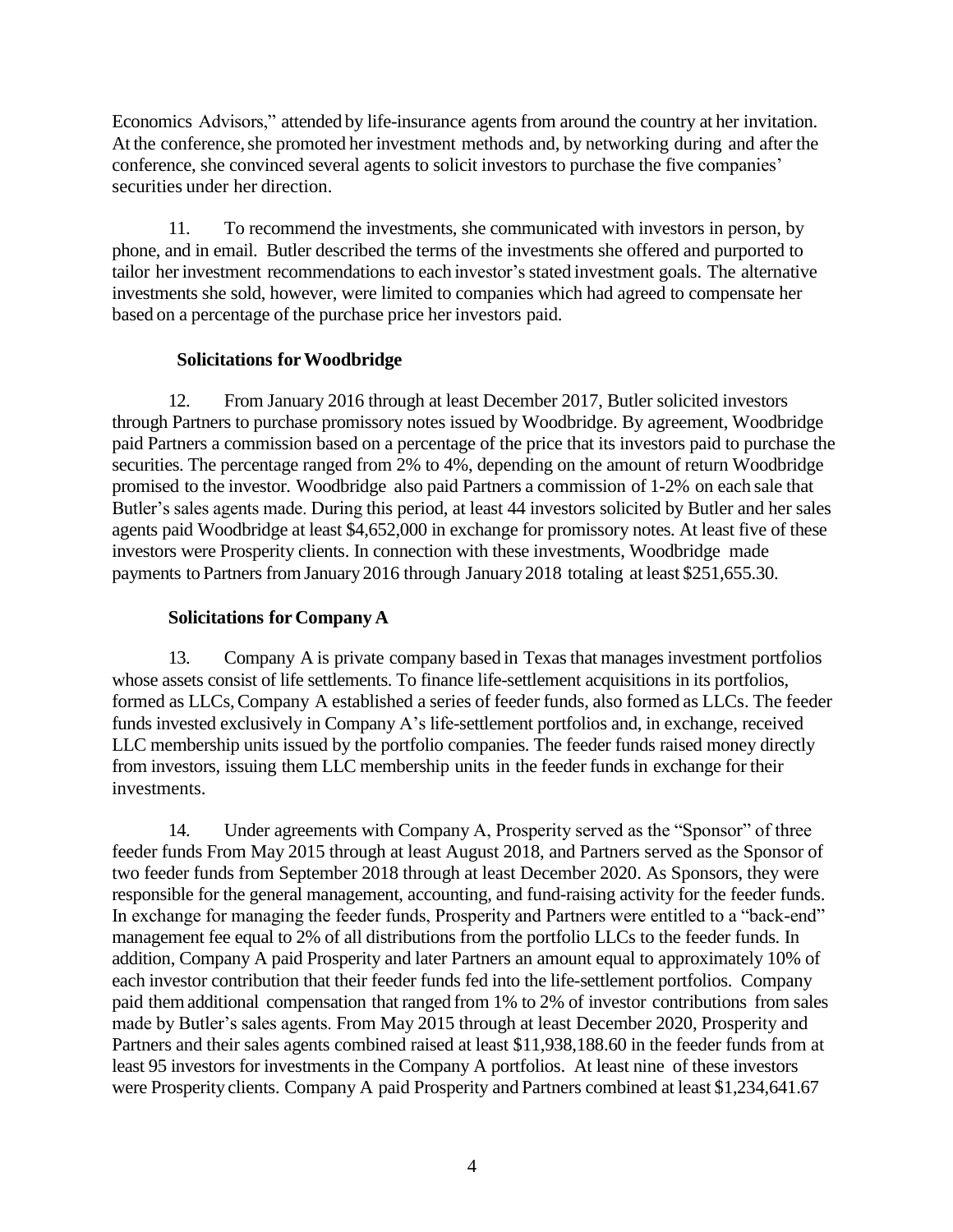in connection with these transactions.

15. In recommending the Company A investments, Butler disseminated PPMs for the feeder funds that contained untrue and misleading statements concerning her disciplinary history. Under the heading "Management," the PPMs stated that "Butler has significant experience in the Life Settlement industry" and that she "has offered Life Settlements as an alternative investment strategy for more than 10 years, successfully helping over 300 investors place approximately \$20 million dollars into over numerous Life Settlement contracts." Under the heading "Legal Matters," the PPMs listed "Partners for Prosperity" followed by "None." These statements were misleading. While it is true that Prosperity and Partners had no direct disciplinary history, Butler omitted to state that she had legal matters, including one involving her experience with life settlements. Washington State charged Butler administratively for securities fraud in March 2016 for selling lifesettlement securities in unregistered, non-exempt transactions and ordered her to cease and desist such violations in June 2016. And, in November 2018, Michigan charged Butler administratively for selling Woodbridge securities in unregistered, non-exempt transactions, ordering her to cease and desist such misconduct in March 2019. Butler a never revised the PPMs to reflect these legal proceedings.

### **Solicitations for CompanyB**

16. Company B is a private-equity firm that sought to attract investors by, among other things, promoting investment opportunities on its website, and by compensating sales agents, including Butler, to offer its investment opportunities to investors directly. Company B raised money from investors to finance multiple oil-and-gas investment funds structured as LLCs. It also raised money to finance commercial real-estate projects by selling promissory notes. From March 2018 through September 2020, Butler and her sales agents sold least \$6,102,000 in Company B LLC units and promissory notes to at least 90 investors. At least eight of the investors were Prosperity clients.

17. Butler's sales for Company B took place from March 2018 through August 2019 while she was associated with Prosperity and from September 2019 through September 2020 while she was associated only with Partners. Butler initially had agreements with Company B under which she stood to receive commissions of up to 10% from her sales, plus a variable percentage of her sales agents' sales. In 2018, Company B paid Butler commissions totaling \$42,755.02. In 2019, Company B changed its compensation method from paying sales commissions to paying a referral fee of \$2,500 for each investor Butler referred, plus later bonus compensation when she reached more than \$1 million in referred money. In 2019 and 2020, combined, Company B paid Butler \$684,615.76 under the revised compensation method.

# **Solicitations for Company C and Company D**

18. Company C and Company D are private, unrelated LLC formed in Arizona. Each company sought to attract investors by promoting real-estate investment opportunities through their websites and through paid sales agents such as Butler. Through Prosperity, Butler entered into agreements with Company C and Company D to sell promissory notes they issued to help finance projects in their real-estate businesses. Under these agreements, Butler would earn a 5%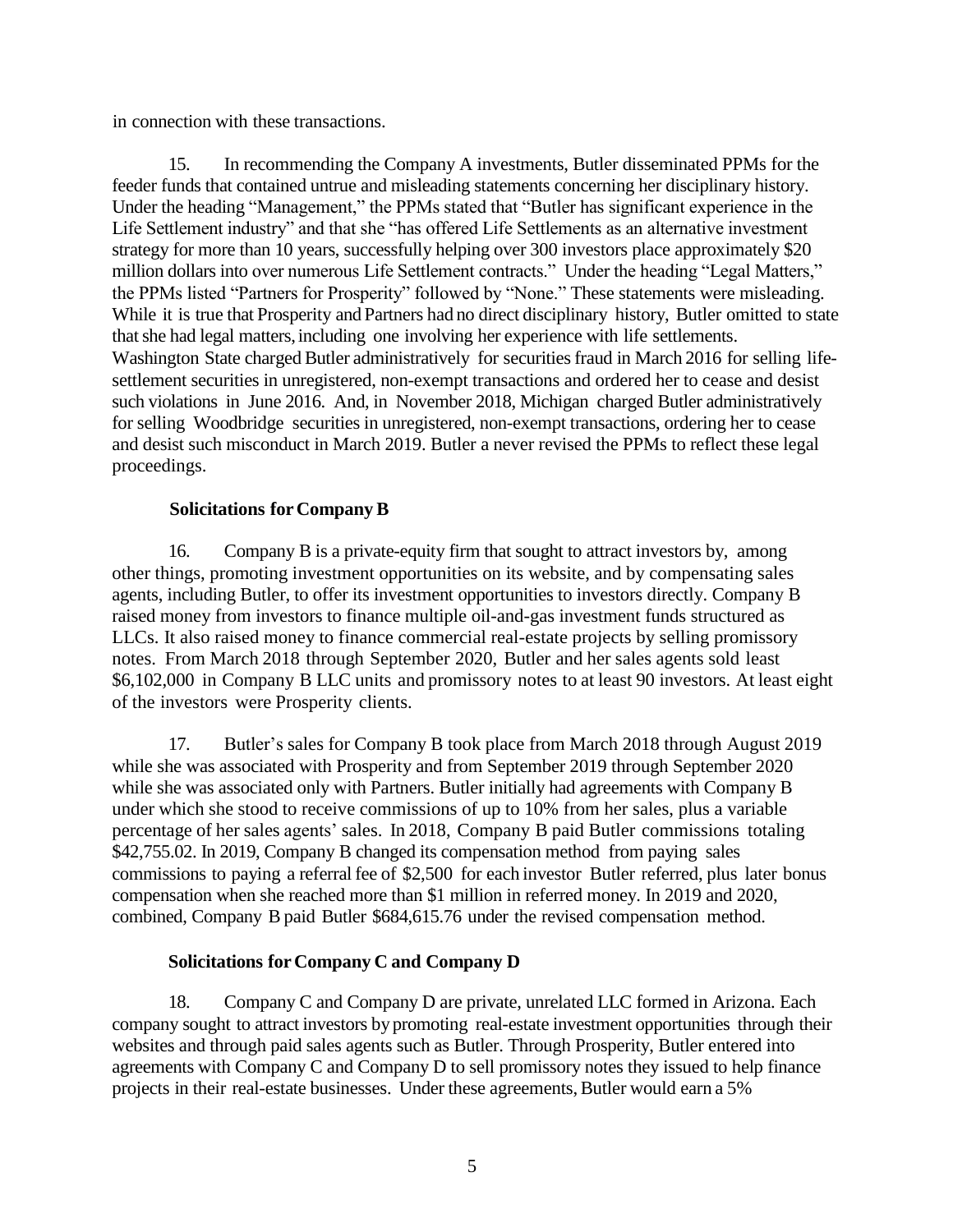commission from Company C and a 4% commission from Company D for selling their respective promissory notes. From April 2016 through August 2019, Butler sold \$6,735,000 of Company C promissory notes to at least 34 investors and received commissions totaling \$605,313.77. From June 2017 through November 2018, Butler sold \$1,341,547 of Company D promissory notes to 18 investors, including unaccredited investors, and received commissions totaling \$53,661.88. At least six Prosperity clients invested in Company C and at least one in Company D.

#### **Making Misleading Statements and Failing to Disclose Conflicts ofInterest**

19. In each offering, Butler failed to disclose that the investments she offered were limited to companies that had agreed to compensate her based on a percentage of the price the investors paid to purchase the securities—transaction-based compensation. Failing to disclose this compensation made her statements about the investments misleading because a reasonable investor would consider her compensation as bearing on her objectivity and motivation for offering the securities. Moreover, as to Prosperity's clients, the compensation Butler stood to receive constituted a conflict of interest, which she did not disclose to them.

# **Violations**

20. As a result of the conduct described above, Butler, Prosperity, and Partners willfully violated Sections 5(a), 5(c), and 17(a) of the Securities Act, Section 10(b) of the Exchange Act, and Rule 10b-5 thereunder, which prohibit offering and selling securities in unregistered transactions and engaging in fraudulent conduct in the offer or sale of securities and in connection with the purchase or sale of securities*.*

21. As a result of the conduct described above, Butler and Prosperity willfully violated Sections 206(1) and 206(2) of the Advisers Act, which prohibit fraudulent conduct by an investment adviser.

22. As a result of the conduct described above, Butler, Prosperity, and Partners willfully violated Section 15(a) of the Exchange Act, which prohibits any broker to use the mails or any means or instrumentality of interstate commerce to effect any transactions in, or to induce or attempt to induce the purchase or sale of, any security unless such broker is registered with the Commission in accordance with Section 15(b) of Exchange Act.

# **Undertakings**

Respondents undertake to, within thirty (30) days of entry of this Order:

23. Provide a copy of this Order—by mail or e-mail, together with a cover letter in a form not unacceptable to the Commission staff—to each investor who purchased securities since May 1, 2015, described above, after solicitation by Respondents.

24. Post a copy of this Order, by a link entitled "2021 SEC Order" or by another method not unacceptable to the Commission staff, on the landing page of Partners' website, [http://www.partners4prosperity.com,](http://www.partners4prosperity.com/) to the extent that the website is used by Partners for one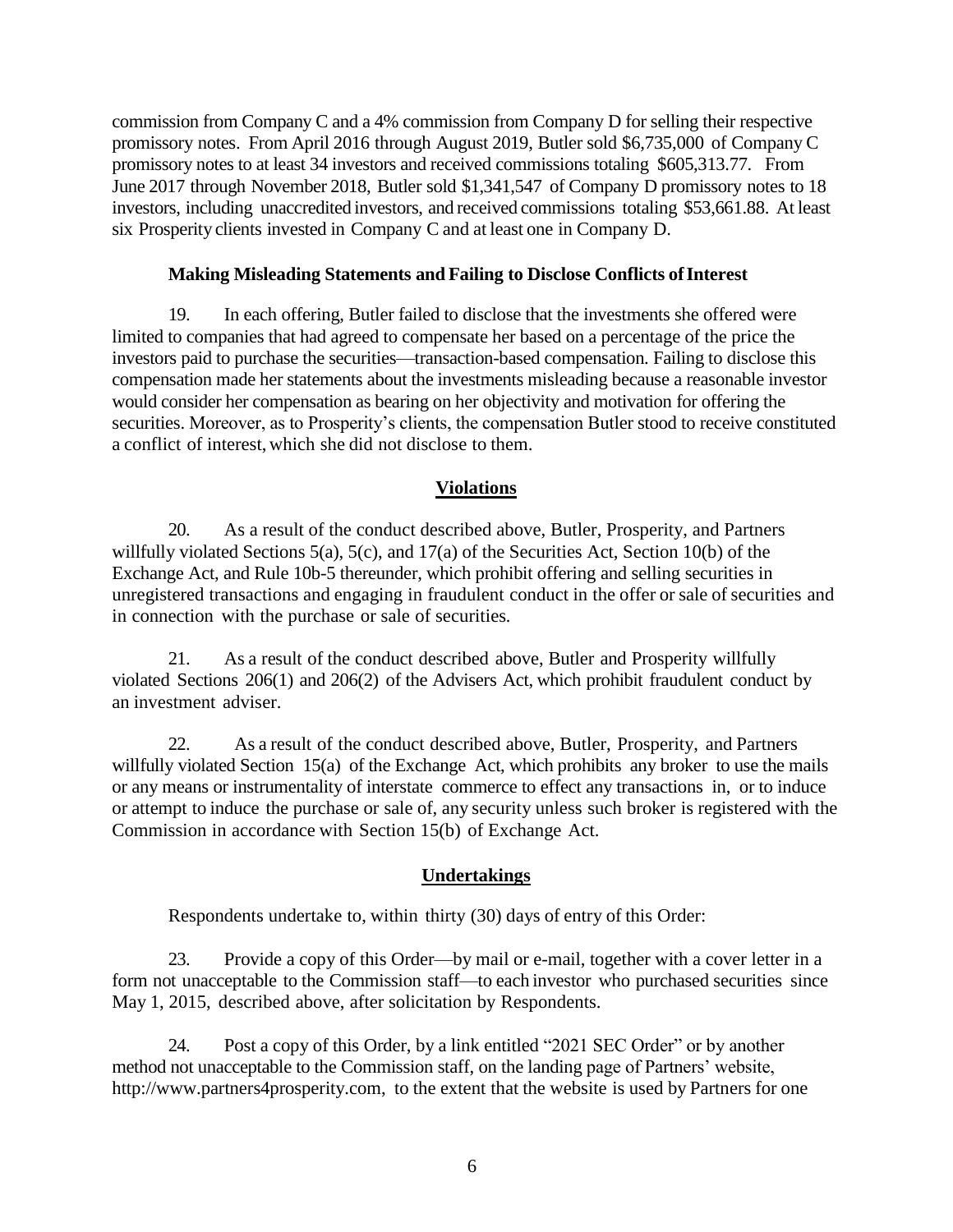year after entry of this Order.

25. Certify in writing compliance with the undertakings set forth above. The certification shall identify the undertakings, provide written evidence of compliance in the form of a narrative, and be supported by exhibits sufficient to demonstrate compliance. The Commission staff may make reasonable requests for further evidence of compliance, and Respondents agree to provide such evidence. The certification and supporting material shall be submitted to Timothy S. McCole, Assistant Regional Director, Securities and Exchange Commission, Fort Worth Regional Office, 801 Cherry Street, Suite 1900, Fort Worth, Texas 76102, or such other address as the Commission staff may provide, with a copy to the Office of Chief Counsel of the Enforcement Division, 100 F Street, NE, Washington, DC 20549, no later than sixty (60) days from the date of the completion of the undertakings.

#### **IV.**

Pursuant to the Offer, Respondents agree to additional proceedings in this proceeding to determine what, if any, disgorgement and prejudgment interest are appropriate under Section 8A of the Securities Act, Sections 21B and 21C of the Exchange Act, and Section 203 of the Advisers Act. In connection with such additional proceedings: (a) Respondents agree that they will be precluded from arguing that they did not violate the federal securities laws described in this Offer and in the Order; (b) Respondents agree that they may not challenge the validity of this Offer; (c) solely for the purposes of such additional proceedings, the findings made in this Offer and in the Order shall be accepted as and deemed true by the hearing officer; and (d) the hearing officer may determine the issues raised in the additional proceedings on the basis of affidavits, declarations, excerpts of sworn deposition or investigative testimony, documentary evidence, and, if the hearing officer determines it necessary, hearing testimony.

#### **V.**

In view of the foregoing, the Commission deems it appropriate and in the public interest to impose the sanctions agreed to in Respondents' Offer.

Accordingly, pursuant to Section 8A of the Securities Act, Sections 15(b)(6) and 21C of the Exchange Act, Sections 203(e), 203(f), and 203(k) of the Advisers Act, and Section 9(b) of the Investment Company Act, it is hereby ORDERED that:

> A. Respondents Butler, Prosperity, and Partners shall cease and desist from committing or causing any violations and anyfuture violations of Sections 5(a), 5(c), and  $17(a)$  of the Securities Act, Sections 10(b) and  $15(a)$  of the Exchange Act, and Rule 10b-5, thereunder.

B. Respondents Butler and Prosperity shall cease and desist from committing or causing any violations and any future violations of Sections 206(1) and 206(2) of the Advisers Act.

C. Respondent Butler be, and hereby is:

barred from association with any broker, dealer, investment adviser,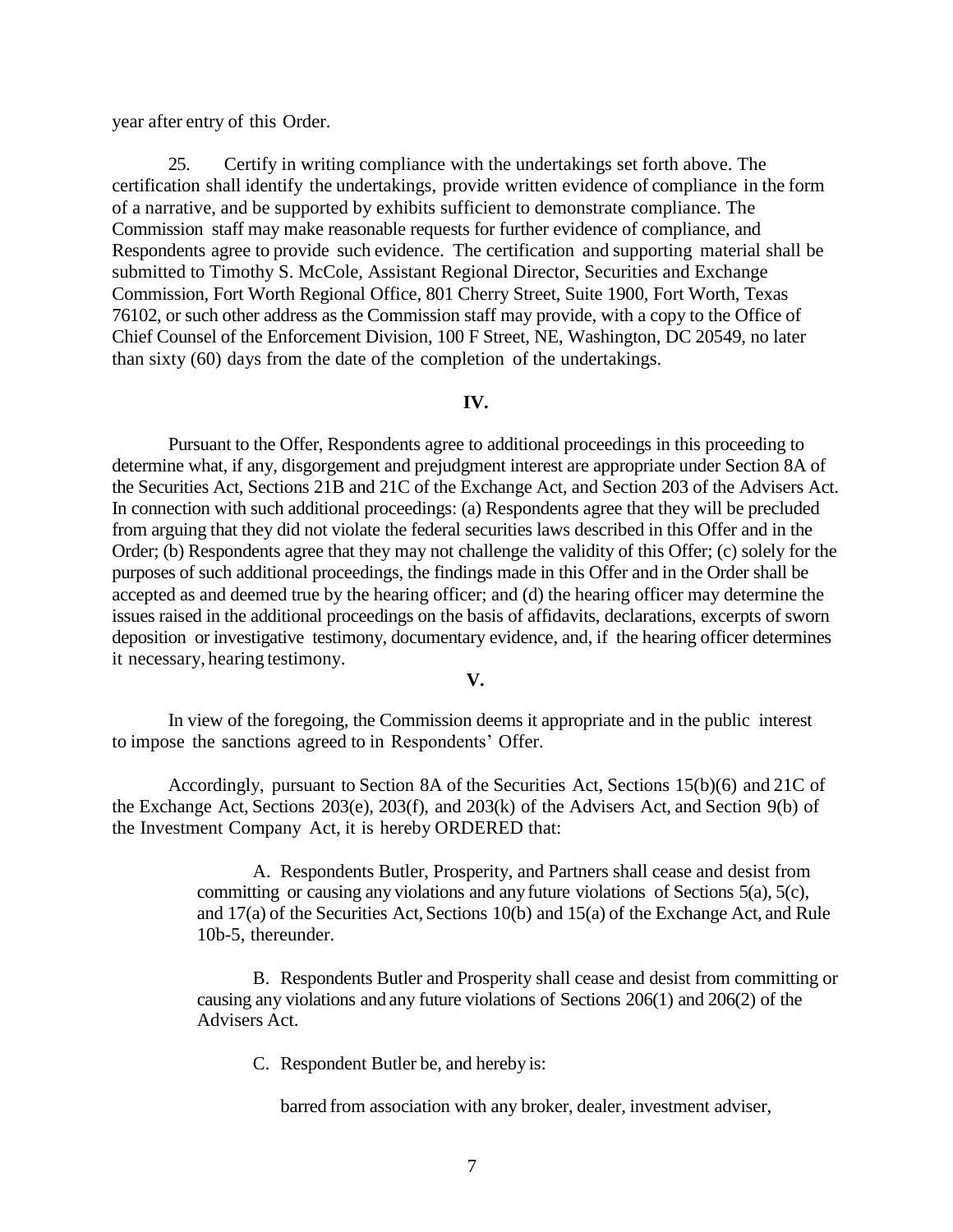municipal securities dealer, municipal advisor, transfer agent, or nationally recognized statistical rating organization;

prohibited from serving or acting as an employee, officer, director, member of an advisory board, investment adviser or depositor of, or principal underwriter for, a registered investment company or affiliated person of such investment adviser, depositor, or principal underwriter; and

barred from participating in any offering of a penny stock, including: acting as a promoter, finder, consultant, agent or other person who engages in activities with a broker, dealer or issuer for purposes of the issuance or trading in any penny stock, or inducing or attempting to induce the purchase or sale of any penny stock.

D. Any reapplication for association by the Respondent Butler will be subject to the applicable laws and regulations governing the reentry process, and reentry may be conditioned upon a number of factors, including, but not limited to, compliance with the Commission's order and payment of any or all of the following: (a) any disgorgement or civil penalties ordered by a Court against the Respondent in any action brought by the Commission; (b) any disgorgement amounts ordered against the Respondent for which the Commission waived payment; (c) any arbitration award related to the conduct that served as the basis for the Commission order; (d) any selfregulatory organization arbitration award to a customer, whether or not related to the conduct that served as the basis for the Commission order; and (e) any restitution order by a self-regulatory organization, whether or not related to the conduct that served as the basis for the Commission order.

E. Respondent Prosperity is censured.

F. Respondents shall comply with the undertakings enumerated in Section III, paragraphs 23, 24, and 25, above.

G. Respondents Butler, Prosperity, and Partners shall, within 30 days of the entry of this Order, pay, jointly and severally, a civil money penalty in the amount of \$275,000 to the Securities and Exchange Commission. The Commission may distribute civil money penalties collected in this proceeding if, in its discretion, the Commission orders the establishment of a Fair Fund pursuant to 15 U.S.C. § 7246, Section 308(a) of the Sarbanes-Oxley Act of 2002. The Commission will hold funds paid pursuant to this paragraph in an account at the United States Treasury pending a decision whether the Commission, in its discretion, will seek to distribute funds or, subject to Exchange Act Section  $21F(g)(3)$ , transfer them to the general fund of the United States Treasury. If timely payment is not made, additional interest shall accrue pursuant to 31 U.S.C. §3717.

H. Payment must be made in one of the following ways: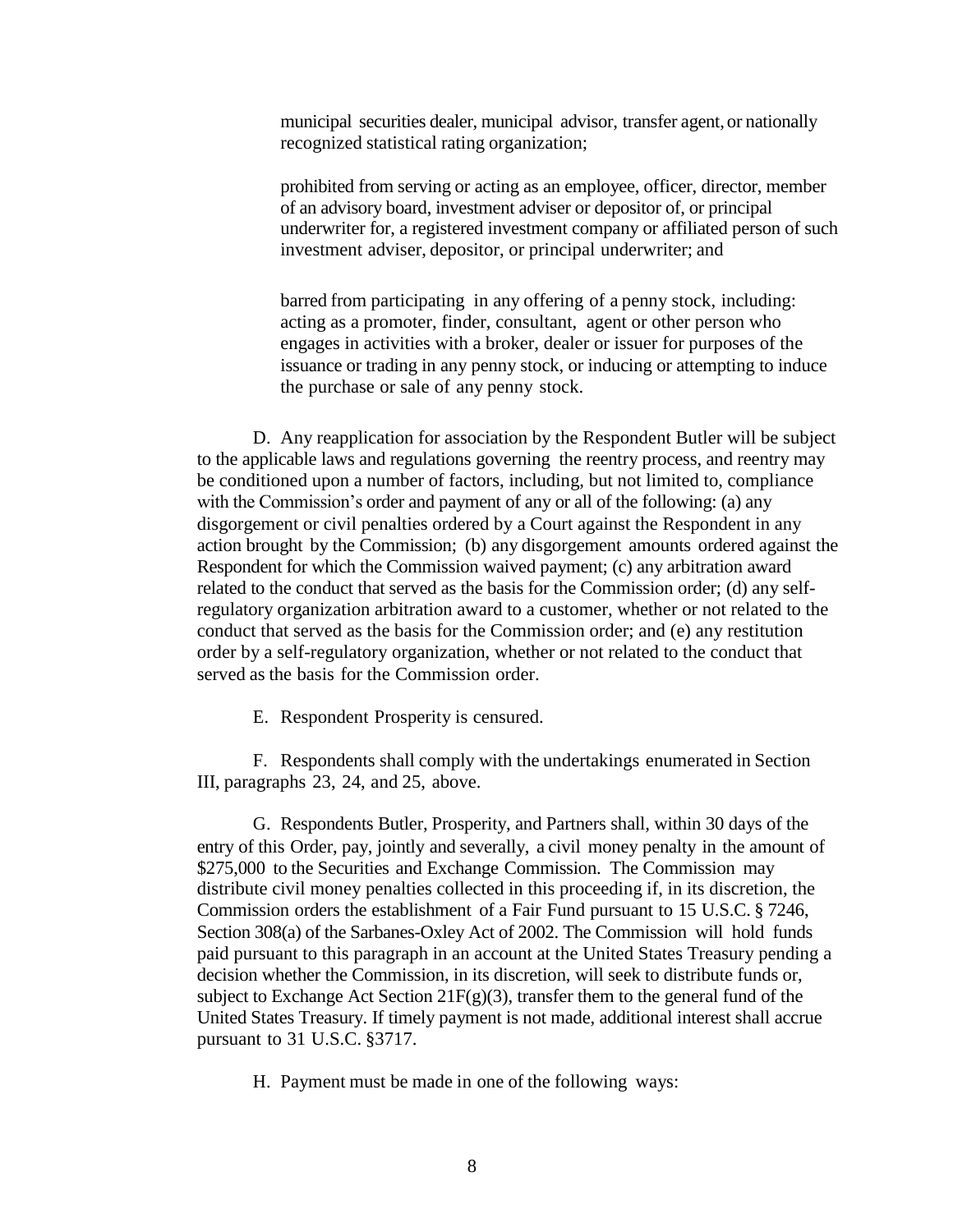- (1) Respondent may transmit payment electronically to the Commission, which will provide detailed ACH transfer/Fedwire instructions upon request;
- (2) Respondent may make direct payment from a bank account via Pay.gov through the SEC website at [http://www.sec.gov/about/offices/ofm.htm;](http://www.sec.gov/about/offices/ofm.htm) or
- (3) Respondent may pay by certified check, bank cashier's check, or United States postal money order, made payable to the Securities and Exchange Commission and hand-delivered or mailed to:

Enterprise Services Center Accounts Receivable Branch HQ Bldg., Room 181, AMZ-341 6500 South MacArthur Boulevard Oklahoma City, OK 73169

Payments by check or money order must be accompanied by a cover letter identifying Respondent Butler, Prosperity, or Partners as a Respondent in these proceedings, and the file number of these proceedings; a copy of the cover letter and check or money order must be sent to Eric R. Werner, Division of Enforcement, Securities and Exchange Commission, 801 Cherry Street, Suite 1900, Unit 18, Fort Worth, Texas 76102.

> I. Pursuant to Section 308(a) of the Sarbanes-Oxley Act of 2002, as amended, a Fair Fund is created for the disgorgement, prejudgment interest and/or penalties referenced in paragraphs IV. and V.B above. Regardless of whether any such Fair Fund distribution is made, amounts ordered to be paid as civil money penalties pursuant to this Order shall be treated as penalties paid to the government for all purposes, including all tax purposes. To preserve the deterrent effect of the civil penalty, Respondent agrees that in any Related Investor Action, it shall not argue that it is entitled to, nor shall it benefit by, offset or reduction of any award of compensatory damages by the amount of any part of Respondent's payment of a civil penalty in this action ("Penalty Offset"). If the court in any Related Investor Action grants such a Penalty Offset, Respondent agrees that it shall, within 30 days after entry of a final order granting the Penalty Offset, notify the Commission's counsel in this action and pay the amount of the Penalty Offset to the United States Treasury or to a Fair Fund, as the Commission directs. Such a payment shall not be deemed an additional civil penalty and shall not be deemed to change the amount of the civil penalty imposed in this proceeding. For purposes of this paragraph, a "Related Investor Action" means a private damages action brought against Respondent by or on behalf of one or more investors based on substantially the same facts as alleged in the Order instituted by the Commission in this proceeding.

#### **VI.**

It is further Ordered that, solely for purposes of exceptions to discharge set forth in Section 523 of the Bankruptcy Code, 11 U.S.C. §523, the findings in this Order are true and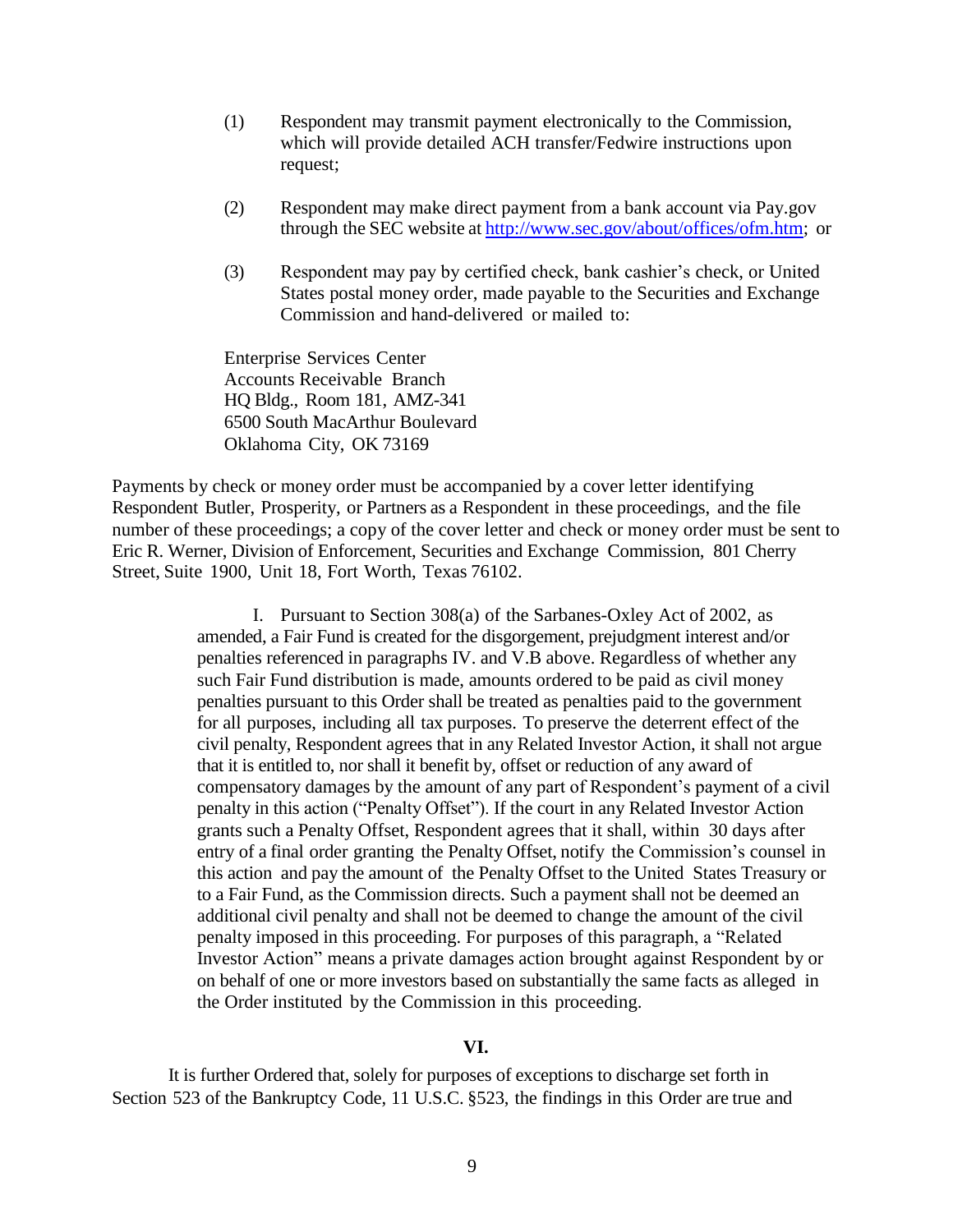admitted by Respondents, and further, any debt for disgorgement, prejudgment interest, civil penalty or other amounts due by Respondents under this Order or any other judgment, order, consent order, decree or settlement agreement entered in connection with this proceeding, is a debt for the violation by Respondents of the federal securities laws or any regulation or order issued under such laws, as set forth in Section 523(a)(19) of the Bankruptcy Code, 11 U.S.C.  $§523(a)(19).$ 

#### **VII.**

IT IS ORDERED that a public hearing for purposes of taking evidence on the questions set forth in Section IV hereof shall be convened at a time and place to be fixed and before an Administrative Law Judge to be designated by further order as provided by Rule 110 of the Commission's Rules of Practice, 17 C.F.R. § 201.110.

If any Respondent fails to appear at a hearing after being duly notified, the Respondent may be deemed in default and the proceedings may be determined against the Respondent upon consideration of this Order, the allegations of which may be deemed to be true as provided by Rules 155(a), 220(f), 221(f) and 310 of the Commission's Rules of Practice, 17 C.F.R. §§ 201.155(a), 201.220(f), 201.221(f) and 201.310.

IT IS FURTHER ORDERED that, pursuant to Rule  $360(a)(2)$  of the Commission's Rules of Practice, 17 C.F.R. § 201.360(a)(2), the Administrative Law Judge shall issue an initial decision no later than 120 days from the occurrence of one of the following events: (A) The completion of posthearing briefing in a proceeding where the hearing has been completed; (B) Where the hearing officer has determined that no hearing is necessary, upon completion of briefing on a motion pursuant to Rule 250 of the Commission's Rules of Practice, 17 C.F.R. § 201.250; or (C) The determination by the hearing officer that a party is deemed to be in default under Rule 155 of the Commission's Rules of Practice, 17 C.F.R. § 201.155 and no hearing is necessary.

The Commission finds that it would serve the interests of justice and not result in prejudice to any party to provide, pursuant to Rule 100(c) of the Commission's Rules of Practice, 17 C.F.R. § 201.100(c), that notwithstanding any contrary reference in the Rules of Practice to service of paper copies, service to the Division of Enforcement of all opinions, orders, and decisions described in Rule 141, 17 C.F.R. § 201.141, and all papers described in Rule 150(a), 17 C.F.R. § 201.150(a), in these proceedings shall be by email to the attorneys who enter an appearance on behalf of the Division, and not by paper service.

In the absence of an appropriate waiver, no officer or employee of the Commission engaged in the performance of investigative or prosecuting functions in this or any factually related proceeding will be permitted to participate or advise in the decision of this matter, except as witness or counsel in